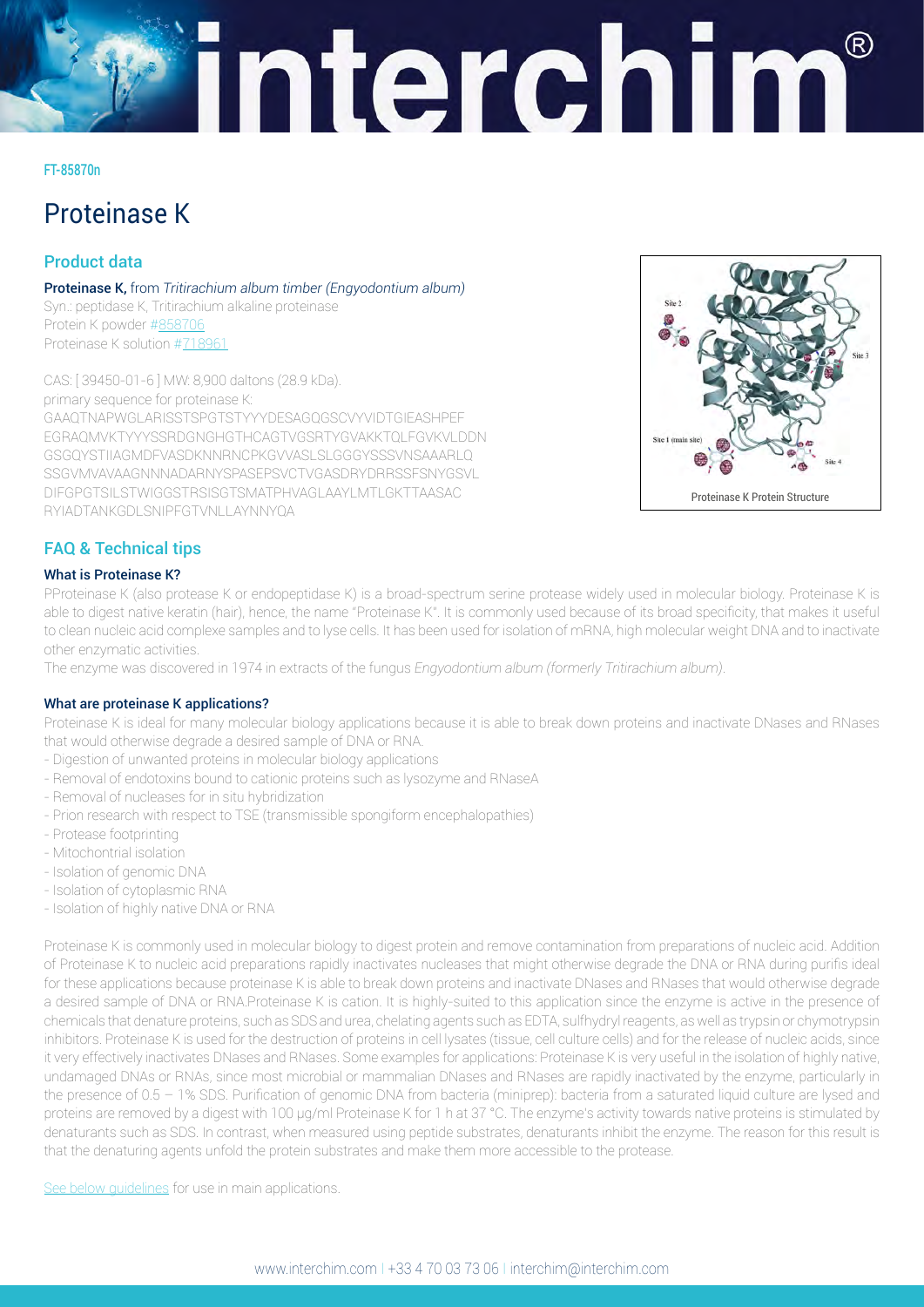#### <span id="page-1-0"></span>What is the Enzyme activity of proteinase K?

Proteinase K is a broad-spectrum serine protease under the subtilisin-like class (there are two types of serine proteases, chymotrypsin-like and subtilisin-like). This enzyme belongs to Peptidase family S8.

The predominant site of cleavage is the peptide bond adjacent to the carboxyl group of aliphatic and aromatic amino acids with blocked alpha amino groups. This makes ti a broad spectrum proteinase.

Proteinase K is active with or without the presence of SDS and EDTA (to thes points, see other techn.tips).

Activated by calcium (1 – 5 mM), the enzyme digests proteins preferentially after hydrophobic amino acids (aliphatic, aromatic and other hydrophobic amino acids). Although calcium ions do not affect the enzyme activity, they do contribute to its stability. Proteins will be completely digested, if the incubation time is long and the protease concentration high enough. Upon removal of the calcium ions, the stability of the enzyme is reduced, but the proteolytic activity remains. Proteinase K has two binding sites for Ca2+, which is located close to the active center, but is not directly involved in the catalytic mechanism. Removal of the Ca2+ ions reduces the catalytic activity of Proteinase K by 80 %. The residual activity is sufficient to digest proteins, which usually contaminate nucleic acid preparations. Therefore, the digest with Proteinase K for the purification of nucleic acids is performed in the presence of EDTA (inhibition of magnesium-dependent enzymes). If the presence of Ca2+ required, Ca2+ is added up to a concentration of 1 mM and is removed by the addition of EGTA (pH 8.0; final conc. 2 mM) later on.

| Buffer (pH 8.0, 50°C, 1.25µg/mL protease K, 15 min incubation)            | <b>Proteinase K activity (%)</b> |
|---------------------------------------------------------------------------|----------------------------------|
| 30 mM Tris•Cl                                                             | 100                              |
| 30 mM Tris.Cl; 30 mM EDTA; 5% Tween 20; 0.5% Triton X-100; 800 mM GuHCl   | 313                              |
| 36 mM Tris. Cl; 36 mM EDTA; 5% Tween 20; 0.36% Triton X-100; 735 mM GuHCl | 301                              |
| 10 mM Tris. CI; 25 mM EDTA; 100 mM NaCI; 0.5% SDS                         | 128                              |
| 10 mM Tris.Cl; 100 mM EDTA; 20 mM NaCl; 1% Sarkosyl                       | 74                               |
| 10 mM Tris.Cl; 50 mM KCl; 1.5 mM MgCl2; 0.45% Tween 20; 0.5% Triton X-100 | 106                              |
| 10 mM Tris-Cl; 100 mM EDTA; 0.5% SDS                                      | 120                              |
| 30 mM Tris CI; 10 mM EDTA; 1% SDS                                         | 203                              |

#### Why is proteinase K digestion performed at 50°C? with SDS/urea? What is the best temperature?

The proteinase K activity increases with temperature, up to a certain point. The optimal temperature for activity ranges between 50-65 ˚C.

Proteinase K activity is greatly increased by addition of denaturing agents like SDS or urea (Hilz et al., 2008), indicating that the denaturation of the substrates helps Proteinase K to degrade them. Increasing the temperature to 50°C will also unfold some proteins already, making it easier for the Proteinase K to degrade them. The proteinase K seems to be a pretty stable enzyme, and can still work at this temperature. Additionally, proteinase K becomes generally more stable and more active when in buffers that contain these activators. Proteinase K is active in a pH between 7.5 and 12.0.

Now, optimizing proteinase K activity (by temperature) might not be the most important thing during your procedure. Sometimes, special techniques will require to adapt the best overall results. Keep in mind is that

- while the listed range is great for proteinase K activity, the enzyme is still active in temperatures ranging between ~20-65 ˚C, and having that wide temperature flexibility available might be useful for very particular methods you're performing.

- beyond 55 ˚C, you risk inactivating proteinase K and surely as temperatures increase >65°C.

#### What is the quickest most effective way to inactivate proteinase K?

As with most protein enzymes change the temperature (at >55 °C) or change the pH significantly.

Heat is a widely used way of inactivating proteinase K. While the activity of proteinase K increases with temperature, and is optimized at about 55-65 ˚C, heating proteinase K to 70 - 95 ˚C. will inactivate it. Keep in mind, however, that heating proteinase K does not fully inactivate the enzyme. There will always be a small amount of activity remaining through this method. Whatever, it is a simple procedure, and we recommend thus 95 ˚C for 10 minutes

Protease inhibitors such as PMSF and AEBSF (Pefabloc®) can also be used to permanently inactivate proteinase K.

#### Does EDTA inactivate proteinase K?

Chelators such as EDTA or EGTA don't have a direct effect on proteinase K enzyme activity.

Often, the reason for using EDTA with proteinase K during DNA or RNA purification is for the removal of calcium. But because calcium is related to proteinase K stability, the addition of EDTA can impact the calcium and therefore reduce proteinase K activity to some extent.

#### Do you have guidelines for using Proteinase K?

#### 1.Isolation of high molecular weight DNA

Chromosomal DNA that has been embedded in agarose plugs can be treated with Proteinase K to inactivate rare-cutting restriction enzymes used to digest the DNA. Proteinase K is used for this method at a concentration of 1mg/mL in a buffer containing 0.5M EDTA and 1% N-lauroylsarcosine (v/v). Incubate 24-48 hours at 37°C.

#### 2.Isolation of plasmid and genomic DNA

Genomic or plasmid DNA can be isolated from liquid nitrogen frozen cells or cultured cells using Proteinase K. Incubate 50-100 mg of tissue or 1×108 cells in 1mL of buffer containing 0.5% SDS (w/v) with Proteinase K at a concentration of 1mg/mL, for 12-18 hours at 50°C.

www.interchim.com I +33 4 70 03 73 06 I interchim@interchim.com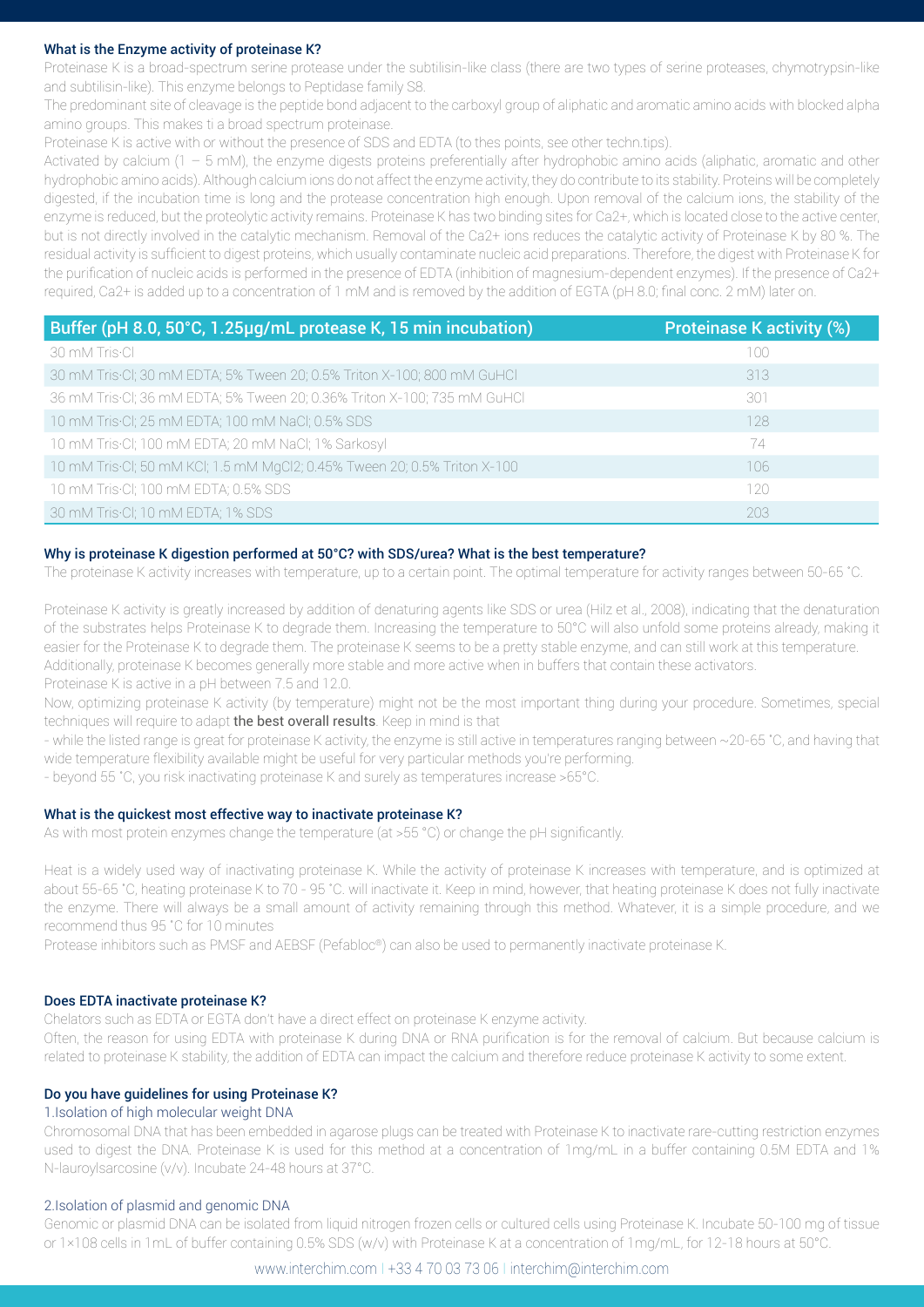#### 3.Isolation of RNA

For cytoplasmic RNA isolation, centrifuge the cell lysate, remove the supernate and add 200ug/mL Proteinase K and SDS to 2%(w/v). Incubate for 30 minutes at 37°C. Total RNA can be isolated by passing the lysate through a needle fitted to a syringe prior Proteinase K treatment.

#### 4.Inactivation of RNases , DNases and enzymes in reactions

Proteinase K is active in a wide variety of buffers (see FAQ "What is the Proteinase K activity in commonly used buffers?"). The enzyme should be used at a ratio of approximately 1:50 (w/w, proteinase K:enzyme ). Incubation is at 37°C for 30 minutes.

#### How to determine if the proteinase K is working?

One can use an artificial substrate like benzoyl arginine -p-nitroanilide that when cleaved by the proteinase yields a yellow colored p-nitroaniline that absorbs at ~410 nm. You can then determine the activity of the proteinase K by determining how many micromoles of the p-nitroanilide are produced per minute. The by dividing by the total amount of protein in the solution you can determine the specific activity of the enzyme activity = units (one unit equals 1 mole of p-nitroanilide produced /min), specific activity = units of enzyme activity /mg total protein. Alternatively, prepare a 1.25 % agar containing 2% casein in pH eight buffer and pour into a petri dish. Punch 4mm diameter wells in the gel about 20 mm apart. In the wells place various concentrations of your proteinase K solution. Allow to incubate at room temp (humidified)for 6-8 hrs. Look for the clear zones around the wells. The size of the clear zone is proportional to the concentration of the proteinase K and gives a visual appraisal of active digestion of a protein rather than a synthetic substrate.

#### What exactly is the relationship between proteinase K and calcium?

Proteinase K binds to two Ca 2+ ions which help maintain the stability of the enzyme, especially when it's subjected to increasing temperatures. Calcium also protects proteinase K from autolysis. While calcium helps maintain proteinase K thermostability, it is not necessary for proteolytic activity.

According to Richard Tullis and Harvey Rubin, this relationship becomes more interesting when DNase I is involved. Proteinase K is known to inactivate DNases and RNases, but when DNase I is in the presence of Ca2+, it is protected from proteinase K (concentration of 1mg/ mL). RNase, on the other hand, is inactivated whether or not it is in the presence of Ca2+. Their findings suggest a method for treating contaminated RNase free DNaseI or isolating highly polymerized RNA.

#### What is the function of proteinase K in DNA extraction?

During the extraction of DNA (or nucleic acids in general), there is a lot of contaminating proteins present. These contaminants must be removed. Proteinase K, which is a broad spectrum serine protease, is used in many DNA extraction protocols to digest these contaminating proteins.

In addition, there may be nucleases (enzymes that degrade nucleic acids) present. The addition of proteinase K degrades these nucleases and protects the nucleic acids from nuclease attack. In addition, proteinase K is stable over a wide pH range and is well suited for use in DNA extraction.

#### What is the function of proteinase K in DNA extraction?

During the extraction of DNA (or nucleic acids in general), there is a lot of contaminating proteins present. These contaminants must be removed. Proteinase K, which is a broad spectrum serine protease, is used in many DNA extraction protocols to digest these contaminating proteins.

In addition, there may be nucleases (enzymes that degrade nucleic acids) present. The addition of proteinase K degrades these nucleases and protects the nucleic acids from nuclease attack. In addition, proteinase K is stable over a wide pH range and is well suited for use in DNA extraction.

#### How is proteinase K involved with cell lysis?

To answer this question, the first thing to understand is that proteinase K is a broad-spectrum protease capable of digesting a wide range of native proteins.

When it comes to cell lysis, particularly for downstream DNA isolation and purification, proteinase K can be part of the lysis step by digesting surface proteins. Further into the procedure, when it comes time to resuspend and lyse the nuclei in a buffer containing proteinase K, the proteinase K will help digest proteins that would otherwise degrade the sample.

#### Why do many DNA extraction lysis buffer recipes call for proteinase K and RNase?

First of all, you want RNase to be added because it would break down contaminating RNA during your DNA isolation. And you want to use proteinase K because it will break down damaging proteins, DNases and … RNases!

You thus will understand that combining proteinase K and RNase is needed but a question of timing and optimization. Some researchers suggest adding the RNase in first, allowing time for it to work. Then proteinase K and SDS can be added to break down unwanted proteins. Something else to consider is that some protocols will have you incubate in SDS, proteinase K and RNase at 37 °C for a certain amount of time. Since proteinase K activity is not as highly optimized at this temperature, this likely gives RNase time to work. Later steps in the protocol suggest a second incubation at 55 ˚C for a longer period of time, which would be a more optimal temperature for proteinase K activity, allowing it to digest other unwanted proteins.

#### How should Proteinase K be stored/ What is the shelf-life of Proteinase K?

Please refer to storage conditions of your provided, e.g. Protein K powder #[858706](https://www.interchim.fr/ft/8/858707.pdf); Proteinase K solution #[718961](https://www.interchim.fr/ft/7/718961.pdf)

The proteinase K is a pretty stable enzyme, so lyophilized form and even solution can be stored at RT for short-medium time. We however recommend storing Proteinase K at 4 degrees Celsius for long-term storage, but leaving it out for a few days at room temperature should not ruin the reagent.

#### www.interchim.com I +33 4 70 03 73 06 I interchim@interchim.com